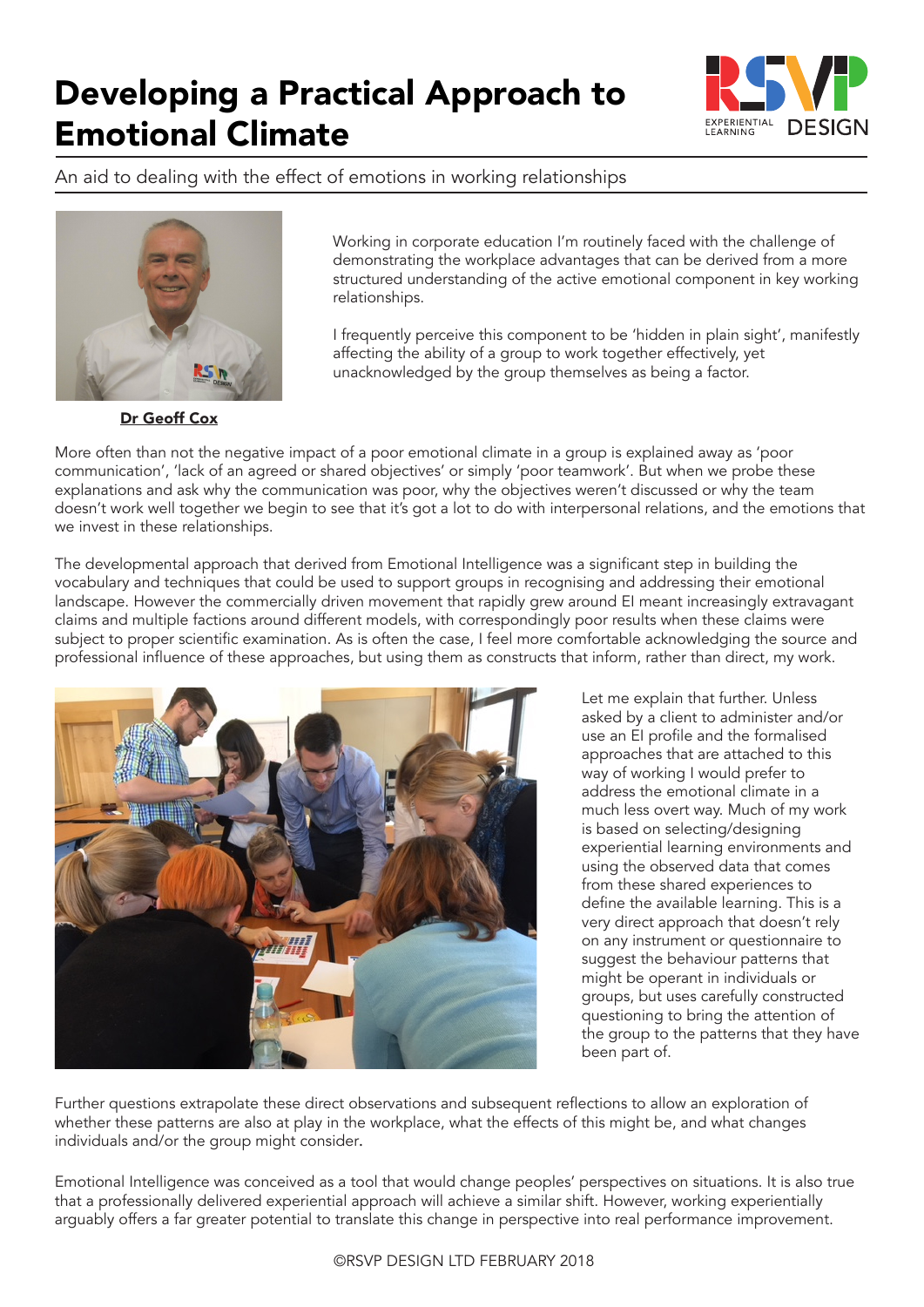

An aid to dealing with the effect of emotions in working relationships

#### **DESIGN**

I'm going to offer some insights into how I would go about designing and utilising an experiential education approach that fully recognises the emotional landscape that is influential in the behaviour patterns of the subject group.

As ever we start to design the learning environment with a clear view of the desired learning outcomes. The first thing that I do in designing learning environments that develop EI is to get rid of the term EI, or pretty much any reference to emotion - it comes with too much baggage and misconceptions. I shift the focus of aims and objectives to 3 development areas:

- Relationship Development
- Leadership Development
- Communication Development



The order and relative emphasis of these will vary depending on the client needs, but these are the core menu items when compiling the desired learning outcomes.

## RELATIONSHIP DEVELOPMENT

The next step is to hide the overt Relationship Development component in the other two! This sounds like a cop-out, but it's simply a way of deflecting the cynicism and scepticism that business audiences seem to reserve for approaches that place the interpersonal as the headline item. We're absolutely going to be working on relationships, but as the essential platform for effective leadership and communication. Of course there will be clients who have a corporate culture that makes talking emotion and relationships perfectly acceptable, or even a virtue, but the embedding of this developmental aspect in the 'harder' agendas serves to emphasise its role as a 'promoter of performance'.

The learning environment that will best deliver this is, to a very large extent, an experiential approach, creating engaging and varied shared experiences that can be subsequently reviewed in order to extract relevant learning. It is in the particular structuring of these reviews that we introduce the EI development agenda, recognising and encouraging an exploration of how relationships have a powerful influence on performance. My approach is to choose a sequence of learning tools that I know will challenge the leadership and communication skills of this particular group, and progressively increase the level of insight that I expect from the reviews. In this way there is a strong application of Kolb's Experience - Reflect - Understand - Apply cycle to develop the group's Leadership and Communication practice. Alongside the questions that I'm using in these reviews I'm also utilising questions that come from the (hidden) Relationship Development agenda. These have equal time / equal importance in the review but I utilise them as lenses through which I examine task performance and group dynamics.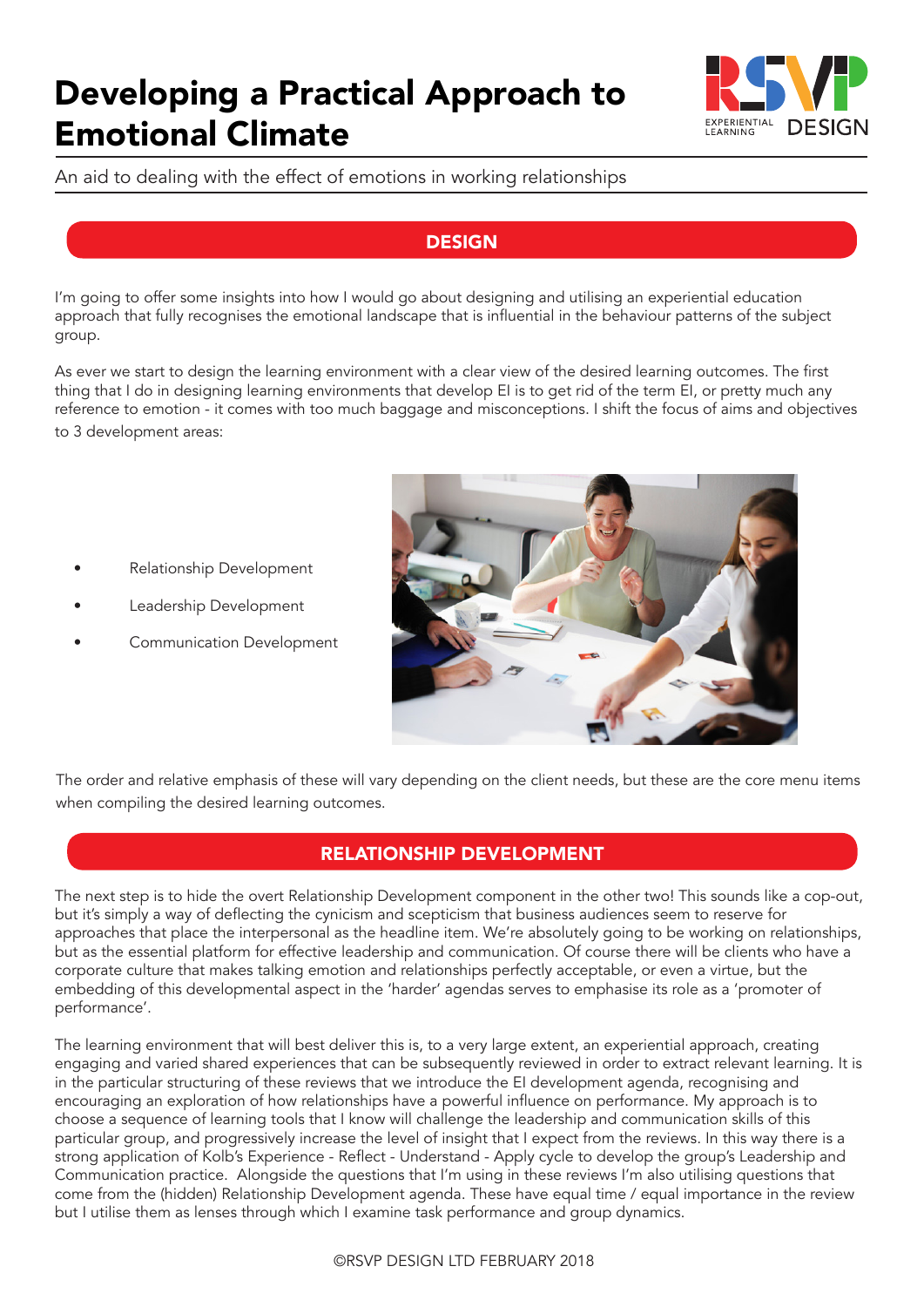

An aid to dealing with the effect of emotions in working relationships

#### SO WHAT ARE THESE QUESTIONS AND WHERE DO THEY COME FROM?

For me a useful framework for the development of these questions is the 2014 article that was published by Psychology Today *"How to Increase Your Emotional Intelligence - 6 Essentials" by Preston Ni.* 

In this article the author offers 6 development areas that can be integrated into a comprehensive approach to developing individual EI, but they are equally useful in structuring an approach to the simultaneous development of individual and group awareness of how emotional response is affecting their performance. By choosing review questions that come from this framework I can, over a series of shared learning experiences and reviews, create a climate within which it is both legitimate and advisable for a group to manage their own emotional climate.



Ni's framework is based around developing these six areas:

- 1. The Ability to Reduce Negative Emotions
- 2. The Ability to Stay Cool and Manage Stress
- 3. The Ability to Be Assertive and Express Difficult Emotions When Necessary
- 4. The Ability to Stay Proactive, Not Reactive in the Face of a Difficult Person
- 5. The Ability to Bounce Back from Adversity
- 6. The Ability to Express Intimate Emotions in Close, Personal Relationships

I'm going to use the rest of this paper to illustrate how these 6 areas can be used as a source for the questions that will ensure that the emotional climate of the working group is recognised and becomes part of the post-activity review. In this way we are attending to the same agenda as that which is central to a more EI driven approach, but we're working with the immediacy of the shared experience.

These questions are really valuable either as part of a planned approach to work with a group to help surface some of the emotional landscape that is affecting their work and relationships, or more spontaneously as a response to a 'flare-up'. Facilitators are often very conservative in their work, wary of how they will deal with an emotional outburst from a group member, open hostility between individuals, or an emotionally expressed disagreement. Having a bank of questions such as these will make the facilitator better prepared for the intervention that will turn the emotionally charged situation into something that can be calmly and constructively dealt with.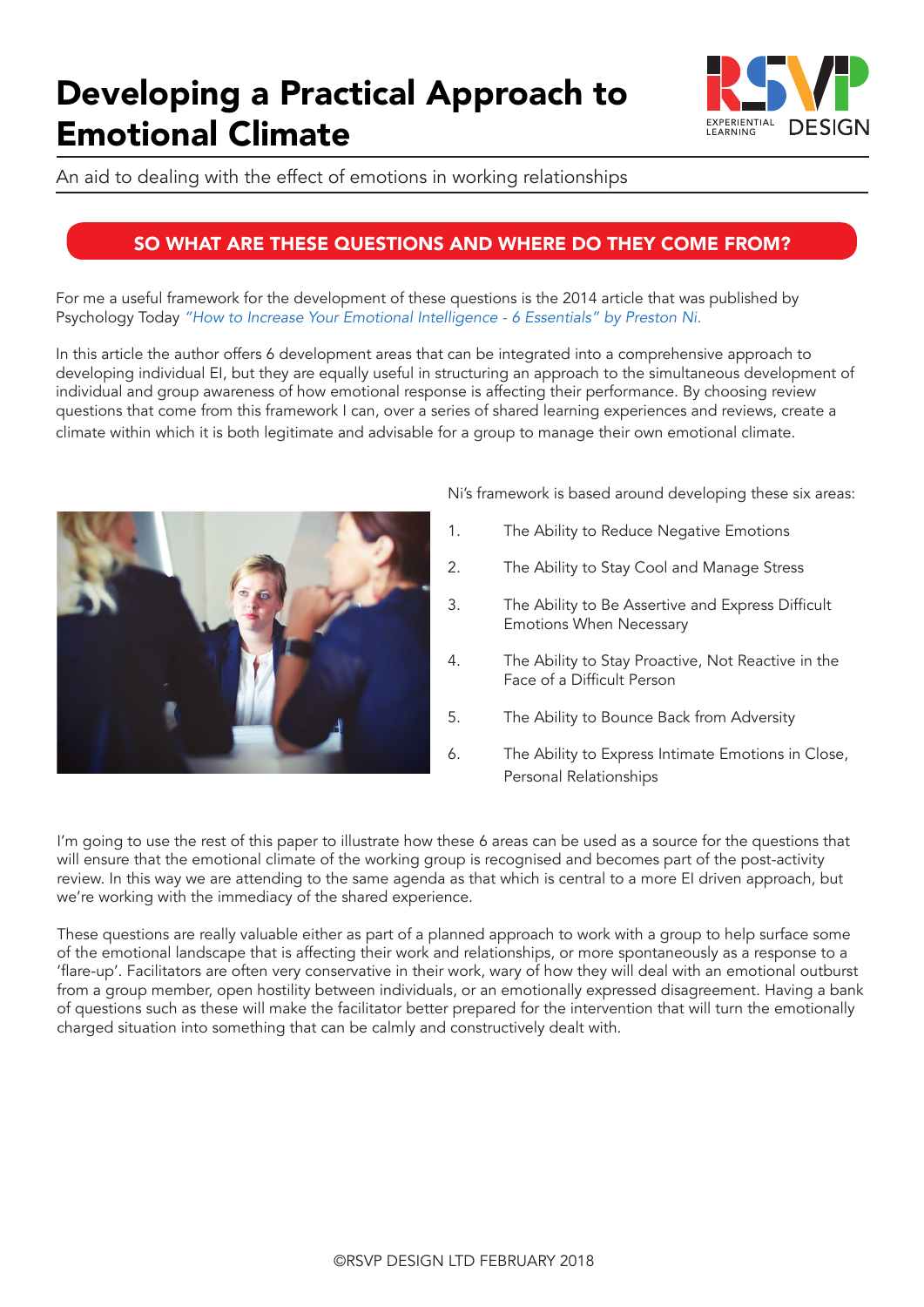

An aid to dealing with the effect of emotions in working relationships

## **DELIVERY**

As I suggested earlier in this paper we're envisaging a situation where we're working with a group to deliver a set of learning objectives that draw heavily on Leadership Development and Communication Development as sources. However, we also need to acknowledge Relationship Development as a potential learning area. To do that we need to utilise part of the review to pick up on the way that interaction between group members was influential in the way that the group performed.

This means that we need to structure the way we plan and facilitate the review so that, alongside task-related questions around leadership, communication, roles etc we need to protect the time available to direct questions that allow the group to explore the emotional climate of the working group. Overleaf are a number of examples that are offered as suggestions as to how these questions might be composed. I've used the Ni's 6 categories as a way of building versatility into these suggestions. Remember that these questions will be equally valuable as planned review questions, and as questions a facilitator can use to process situations where there is some emotional volatility in the group.

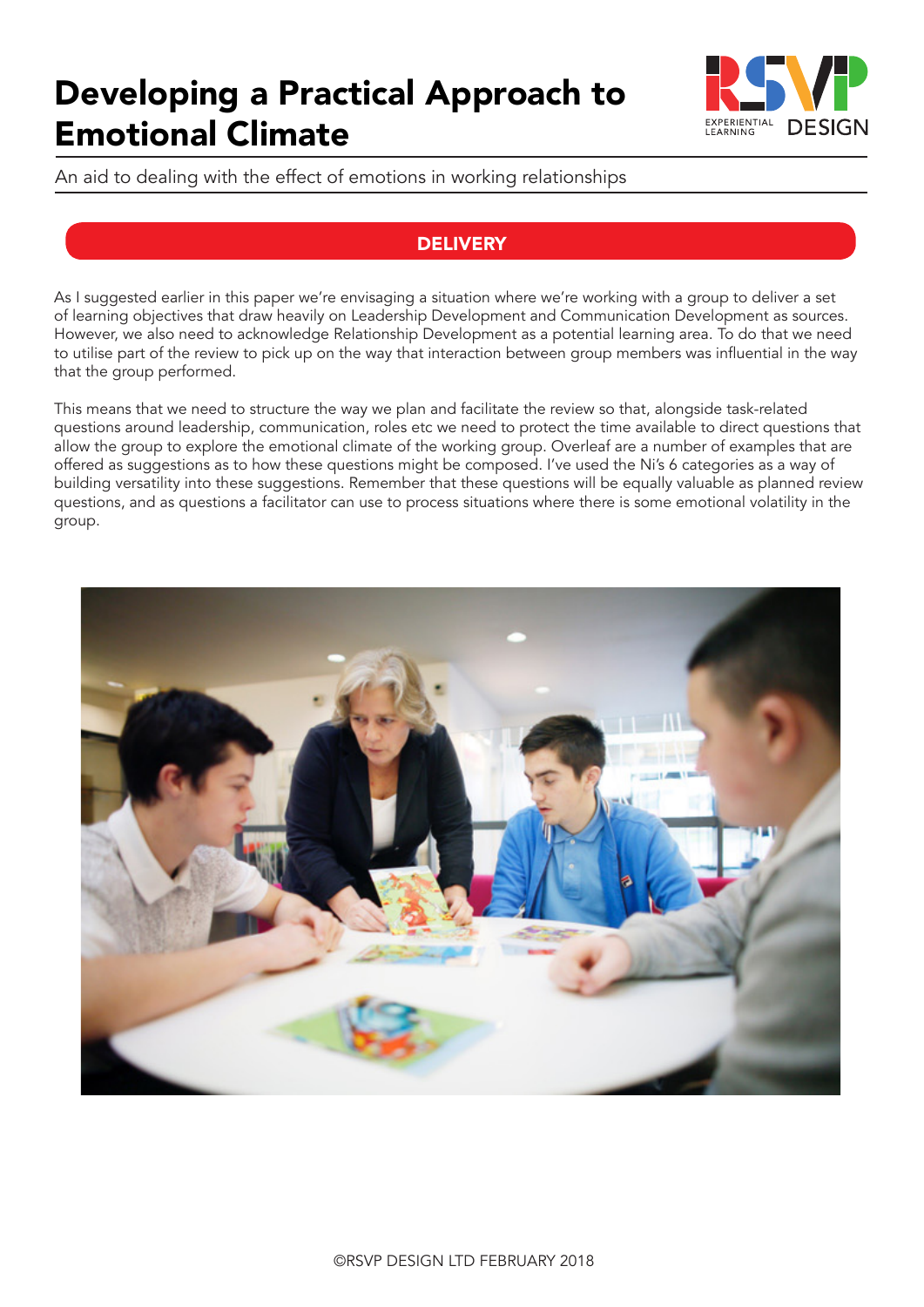

An aid to dealing with the effect of emotions in working relationships

## THE ABILITY TO REDUCE NEGATIVE EMOTIONS

This area relates to our ability to effectively manage our own negative emotions, rather than letting them affect our judgement. The central purpose of introducing questions from this area is to encourage people to think differently about something that has happened to them, specifically as this is the only way that they can feel differently about it.

A powerful technique to explore group members' unfolding sense of emotional engagement with what's happening in the group is the mood-graph. Ask each individual to draw a graph with time along the bottom axis and 'satisfaction' or 'happiness' up the left axis. Ask the group members to think about the activity that they have just done in e.g. 10 minute segments, consider how they were feeling at the time, and then represent their satisfaction (or happiness) on a scale of 1-10. Once each group member has their mood-graph complete then you can use this to explore the way that different individuals can, at the same time, be feeling very differently about what's going on in the group.



So the questions here might be:

- "What was it that enabled you to quickly move from feeling at a 8, to feeling at an 3?"
- "Thinking back to the times during the activity when you've scored yourself as feeling pretty negative about things, is there anything you could have done that would have made you feel less down?"
- "Do you think that other group members recognised that you were less than satisfied about what was happening? How would they know?"

These questions can also be adapted to work without the mood-graph, but you need to give people some time to think back to their experience during the activity - don't rush into the questions without allowing time for reflection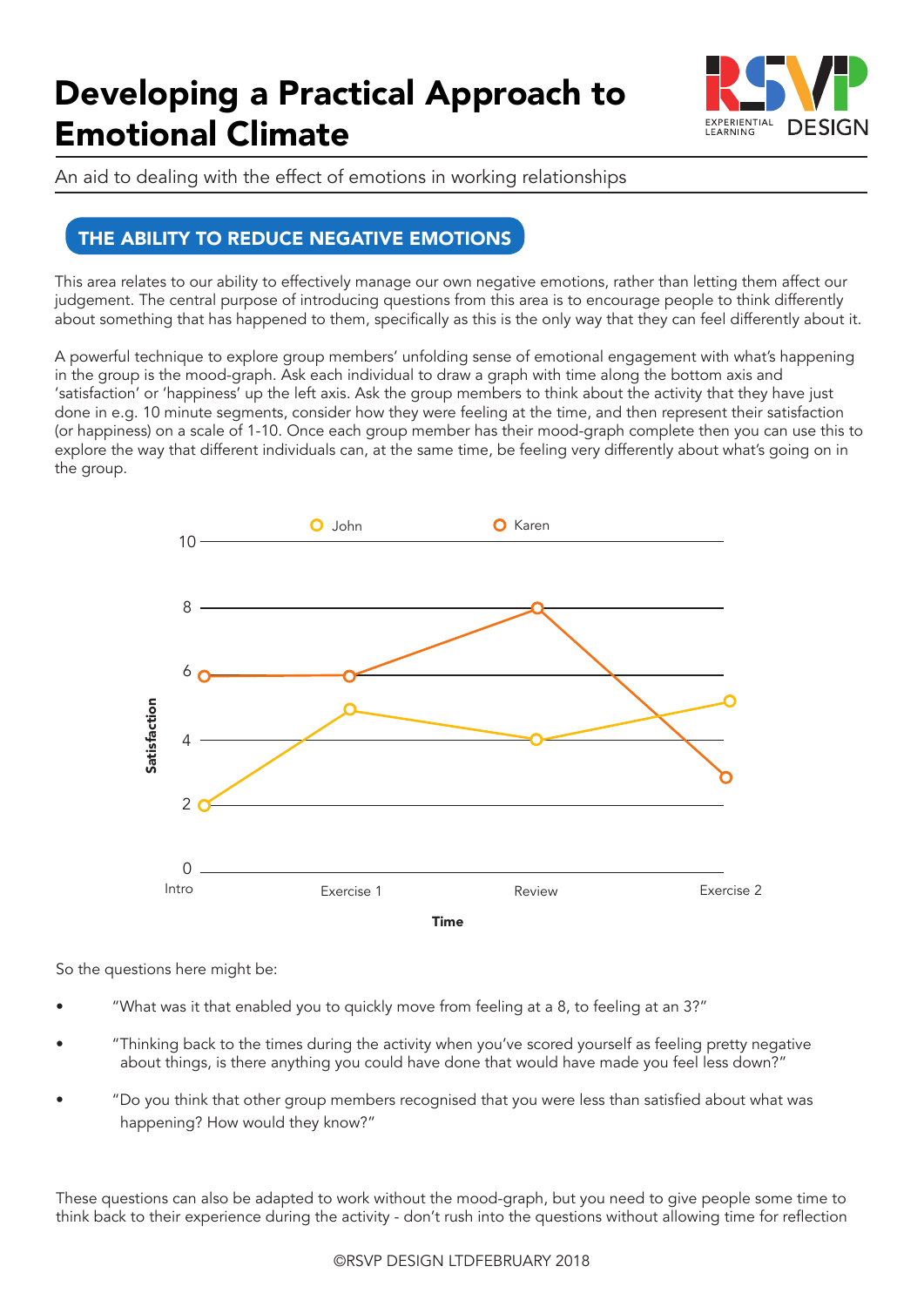

An aid to dealing with the effect of emotions in working relationships

## THE ABILITY TO STAY COOL AND MANAGE STRESS

This area relates to the choices we have about how we react to pressure, particularly when we feel that it's somehow directed at us personally.

Introducing questions from this area is about illustrating the difference between a reactive response to the pressure, and a more assertive, pro-active response. Once this is established we can explore the impact of leading / working from each position.

Again, to be productive, group members need to be given time, and potentially some support, in reflecting on their shared experience before you open up your review questions. This will also help to diffuse any negative interpersonal feelings to the point where they can be constructively processed: particularly important when you consider that this area is one where individuals are investigating their own reactions in situations where they might well feel aggrieved about the behaviour of others.

So the questions here might be along the lines of:

"At what point in the exercise did people feel most under pressure? Where did this pressure come from? How well did you think that you reacted to the pressure?"

"Were there any times when there was disagreement in the group? How was that handled? How effectively?"

"Was there a time during the exercise when you considered saying or doing something, but reconsidered for some reason? What were the circumstances, and what made you reconsider?"

### THE ABILITY TO BE ASSERTIVE AND EXPRESS DIFFICULT EMOTIONS WHEN **NECESSARY**

This area relates to having clarity about our own boundaries and being able to communicate these to others in a considered way.

Introducing questions from this area opens up an exploration of how beliefs and values can vary widely across even apparently homogenous groups, and have the potential to be highly influential in the way a team works together.

This is a strong area for exploration when you are considering the leadership patterns that are evident in the group, or where the group have had to decide on 'the rules' e.g. to what extent are we bound by what we've been told is 'allowed' and what isn't.

Effective questions in this area might be:

- "Were there times when the group disagreed about the way forward? How were these disagreements resolved? Was everybody happy about what was finally decided?"
- "When working in this group how easy is it to openly question the group decisions? Is that the same for everybody?"
- "How are decisions made in this group? To what extent is every group member included equally in the decision making process?"

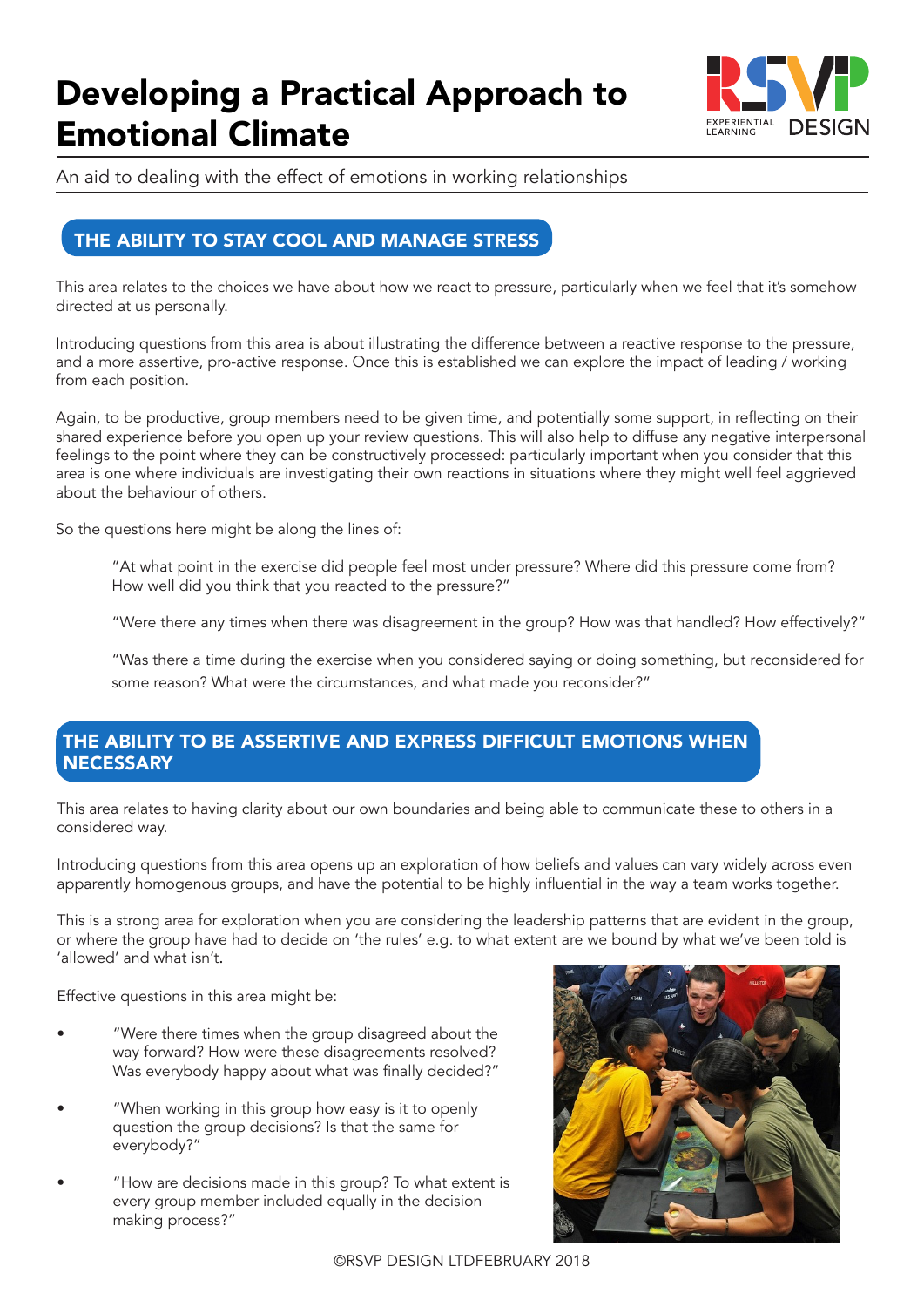

An aid to dealing with the effect of emotions in working relationships

#### THE ABILITY TO STAY PROACTIVE, NOT REACTIVE IN THE FACE OF A DIFFICULT **PERSON**

This area relates to how we work with people whom we find difficult and/or challenging. We would introduce questions from this area when it has been obvious that there is some friction between individuals, and you've decided that there is potential benefit in publicly acknowledging this as an issue. Be aware that, in opening up this area, it's almost inevitable that you will be working with some powerful emotions. Ensuring that you have the trust of the group, and that they are working in an environment where a degree of emotional security has been developed are advised.

The questions available to you in this area will probably be directed, or have as their subject, individual group members or sub-groups. It would be potentially more comfortable to make assumptions that everybody will understand who you're talking about if you refer to the subjects indirectly e.g. the more vocal people in the group, or the person who seems most affected by this etc. Referring directly to the subject(s) of your question, using their name(s), eliminates any chance of mistaken identity where the group do not share your perception of the situation, and it's also probably more effective in that it opens the way for much more direct discussion by the group.

So the questions here might be:

"X, you appeared to withdraw from the planning after Y dismissed your suggestion. How did you feel about their response?"

"Early in your work there appeared to be something of a confrontation between A and B, to what extent did that affect the way the group worked afterwards?" "A or B, would you like to comment on the answers you've just heard?"

## THE ABILITY TO BOUNCE BACK FROM ADVERSITY

As the title suggests, this area relates to how positively, or otherwise, we respond to challenging experiences.

We introduce questions in this area in order to encourage individuals and groups to recognise the choices that they have in terms of their responses to adversity. This can open discussions about how different people have very different tolerances for personal discomfort. These questions have a lot of validity in situations where the group has experienced a degree of failure in their efforts. The better the quality of your observation in these situations i.e. really looking hard at the situation and how group members are reacting to it will give you the material to make the questions so much more pertinent.

Watch what's happening, ask yourself why it's happening and what effect it's having, then compose your questions to accurately reflect your observations back to the group.

The questions here might be along the lines of:

"Why was X apparently feeling so down when Y seems to be very comfortable about what was happening at that time?" "X and Y would you care to comment?"

"A, you were really open in your celebrations when you finally got a result, what was going on for you?" "B, you seemed to be much less excited when things started going right?"

"What changes would you make to the way that this group operates if you wanted to make it more gritty and resilient?"